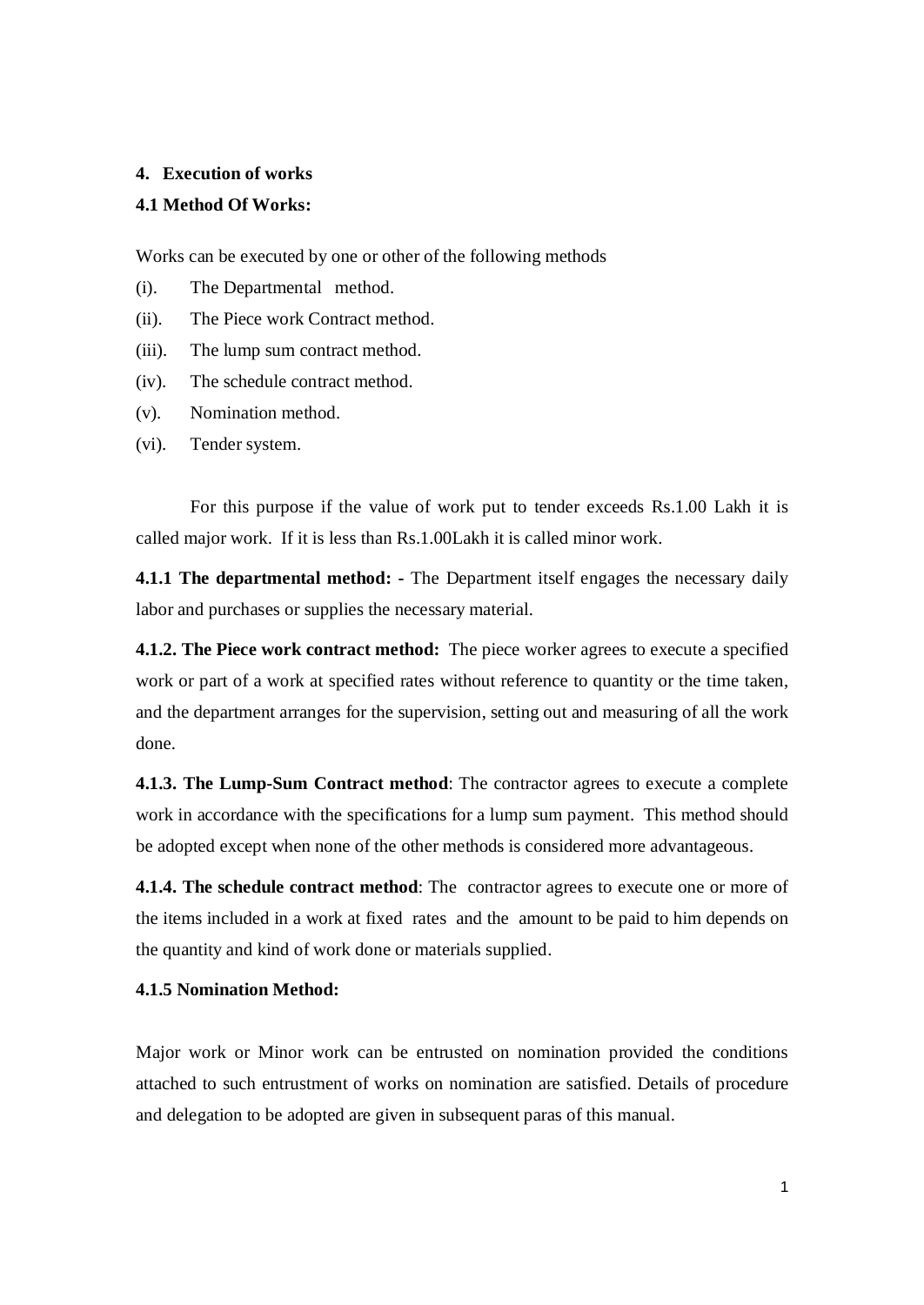#### **4.1.6 Tender System:**

Major and minor works can be got executed through Registered contractors by entering into contract after calling and obtaining tenders. Detailed procedure to be followed are given in subsequent paras of this manual.

In all the works enumerated above (with the exception of departmental method), a contractor shall be appointed for execution of the works, Further for all the works the value of which is Rs. 5000/- and above, payments shall be made only through cheques. Contractors shall be selected for appointment from among the list of registered contractors.

Following is the procedure for registration of contractors:

**4.2.1 Norms and types:** The norms and other details here are applicable only for Forest Department. The contractors registered will be called as Contractors of Forest Department of Government of Andhra Pradesh. Registration of the contractors will be done in the following categories.

**4.2.2 Categories of contractors:** Registration of contractors in each category will be done in the following classes, separately under each one or more of the classes as they may desire.

- a. Class I
- b. Class II

The contractor of Class-I is eligible to take up the works through out the circle in which he is registered. Contractors of Class-II can tender for works only within the Division where registration is done. The registrations should be done for the class of contracts etc. as mentioned in annexure-III.

**4.2.3 Procedure for Registration:** Wide publicity should be given by the Officers registering contractors preferably by advertising in news papers having wide circulation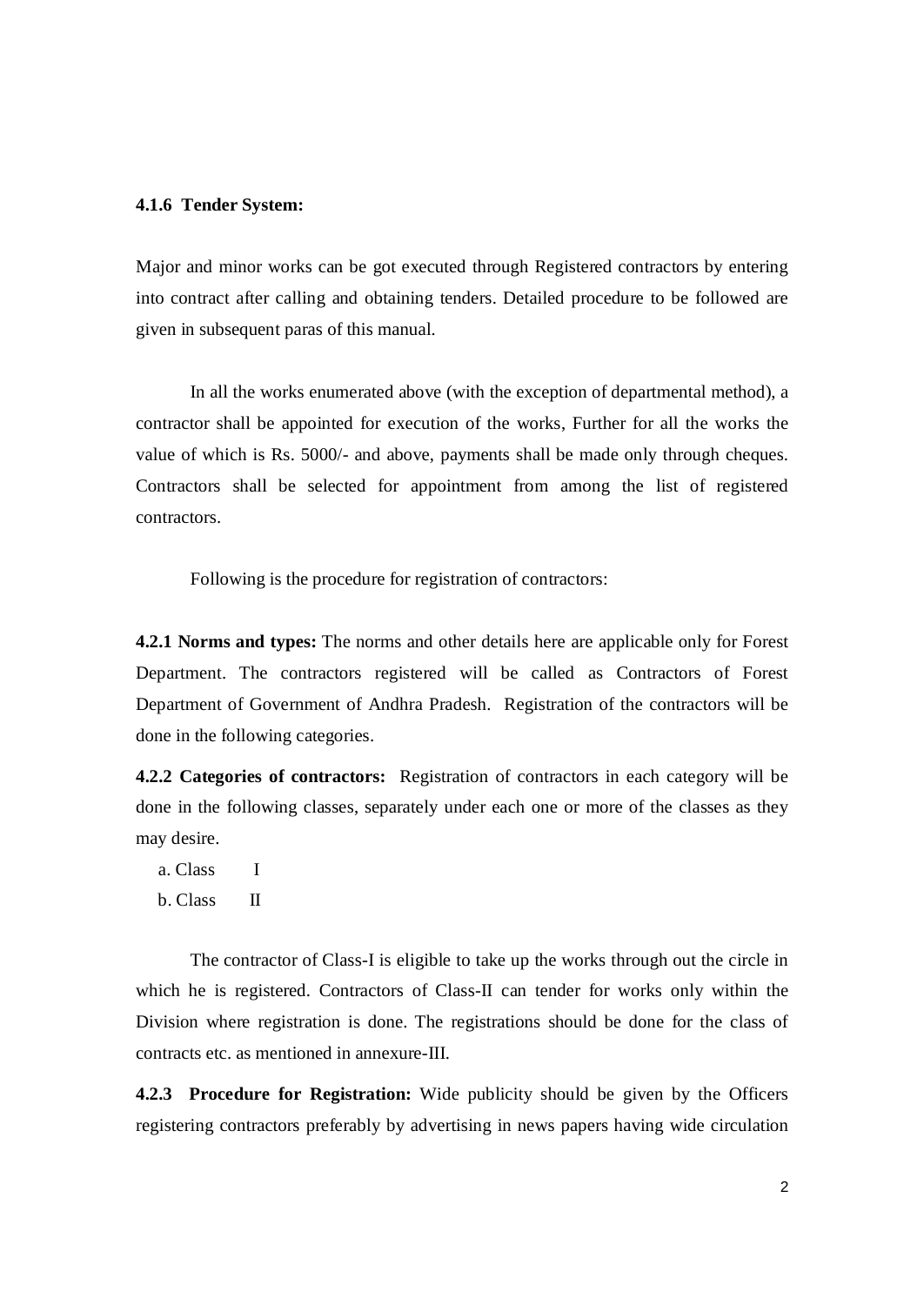calling for proposals for registration. The contractors shall submit an application in the proforma given in Annexure-IV(a) to the concerned authority. The authority competent to register the contractor in the concerned class will take action to verify the credentials and antecedents and issue suitable order registering the contractor. A draft form for issuing order of registration is given in annexure-IV (b). The following documents shall be submitted along with the application seeking registration as a contractor in a particular class or category.

- a. Application form in the Proforma with Rs 2/- Court fee stamp affixed there on. ( Annexure –IV)
- b. Proof of payment of Registration fees
- c. Solvency Certificate valid for one year from the date of issue to be obtained from the officer of Revenue Department of the rank not below that of the Tahsildar of Mandal from Nationalised Bank in the proformae (Annexure-V a & b). The certificate should be got renewed by competent authority for the period of registration or Fixed Deposit Receipt from any Nationalised Bank or adequate Surety.
- d. A list of works executed by the contractor during the past five years duly certified by the concerned Departmental officer

#### **4.2.4 Rules of Registration:**

- a. Registration of contractor in any class once done shall be in force only for five (5) years in that particular class. The contractor shall register himself afresh every five (5) years thereafter.
- b. While submitting the application for fresh registration in the same class or for registration in higher class, the contractor shall furnish the certificate of his performance issued by the Officer in charge of the works as detailed in Annexure. III,
- c. A contractor can register his name for more than one category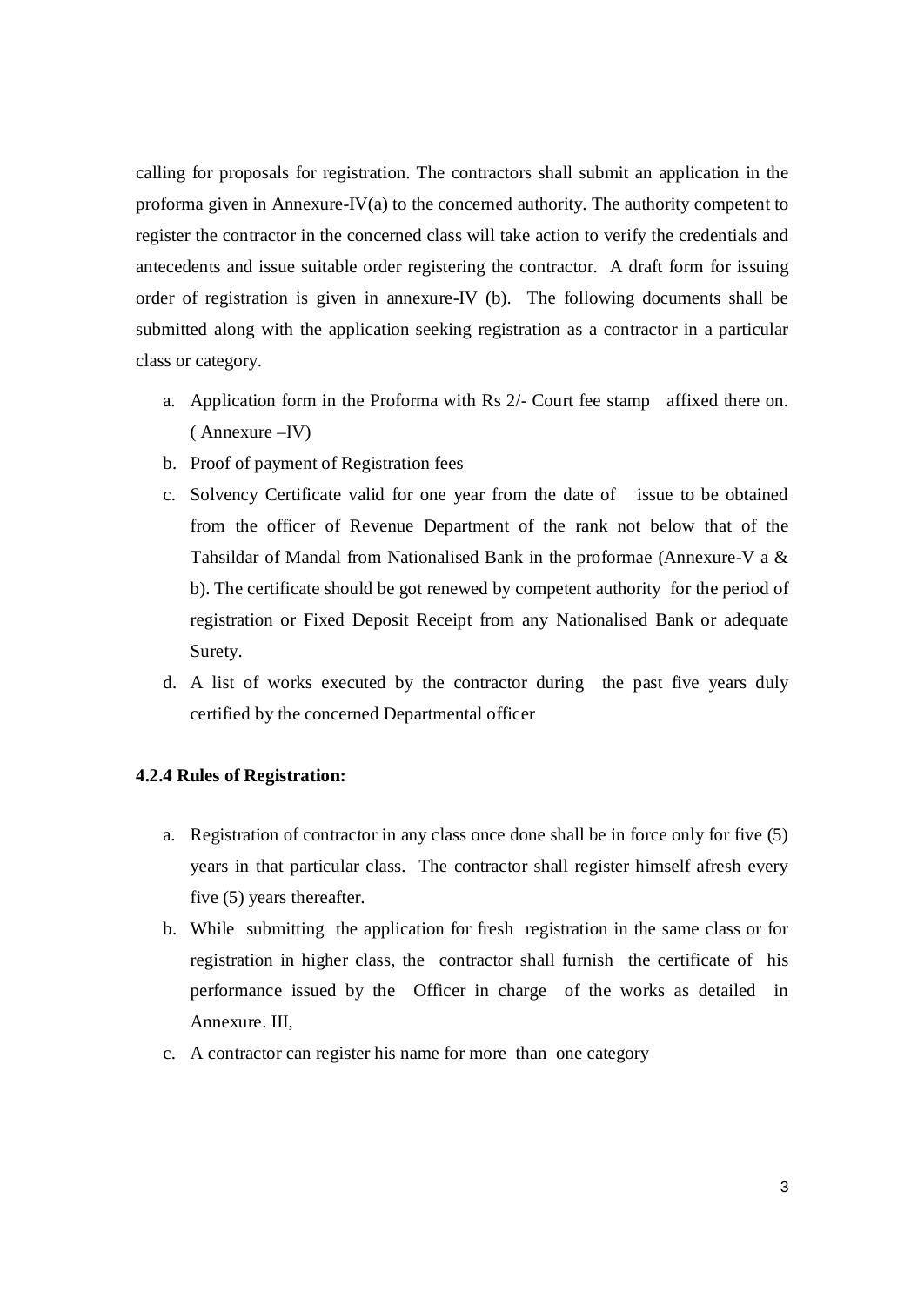- d. The contractor shall not apply for registration in his name and also in the name of partnership/company which runs in his name of the same class or category at a time
- e. Contractors of other States shall get themselves registered in this State before offering their tender for works in this State.
- f. The contractor already registered under a particular class can form partnership firms in the same class and category only by separate registration at the time of biennial registration as mentioned in clause (I) above
- g. In the case of partnership/companies any changes in the partners shall be reported to the registering authorities immediately
- h. The applicant is required to furnish the following certificate.

"Certified that I will employ qualified technical personnel with suitable complimentary staff to meet the requirements of the works as specified in the Tender documents."

i. The Contractor so registered shall be eligible to be nominated only after one month of registering. *(For 2009-10 this time limit is exempted).*

## **4.2.5 Demotion of Contractors:** The registering authority may demote a contractor if he:

- a. fails to execute contract or executes it unsatisfactorily or is proved to be responsible for constructional defects
- b. has no longer adequate equipment, technical personnel or financial resources
- c. violates any important conditions of contract
- d. is responsible for any other matter which may justify his demotion to a lower class
- e. is litigant by nature.

The fact of and the reasons for demotion shall be communicated (see Annexures  $V - A$ , $B$ &C) and two weeks time shall be given to the contractors to offer his explanation before demoting him. Copies of the order together with a memorandum containing reasons for demotion should be forwarded to the Government through the CF/PCCF. In case of contractor registered for more than one category or work, the order regarding demotion would apply only to one category unless otherwise stated in orders.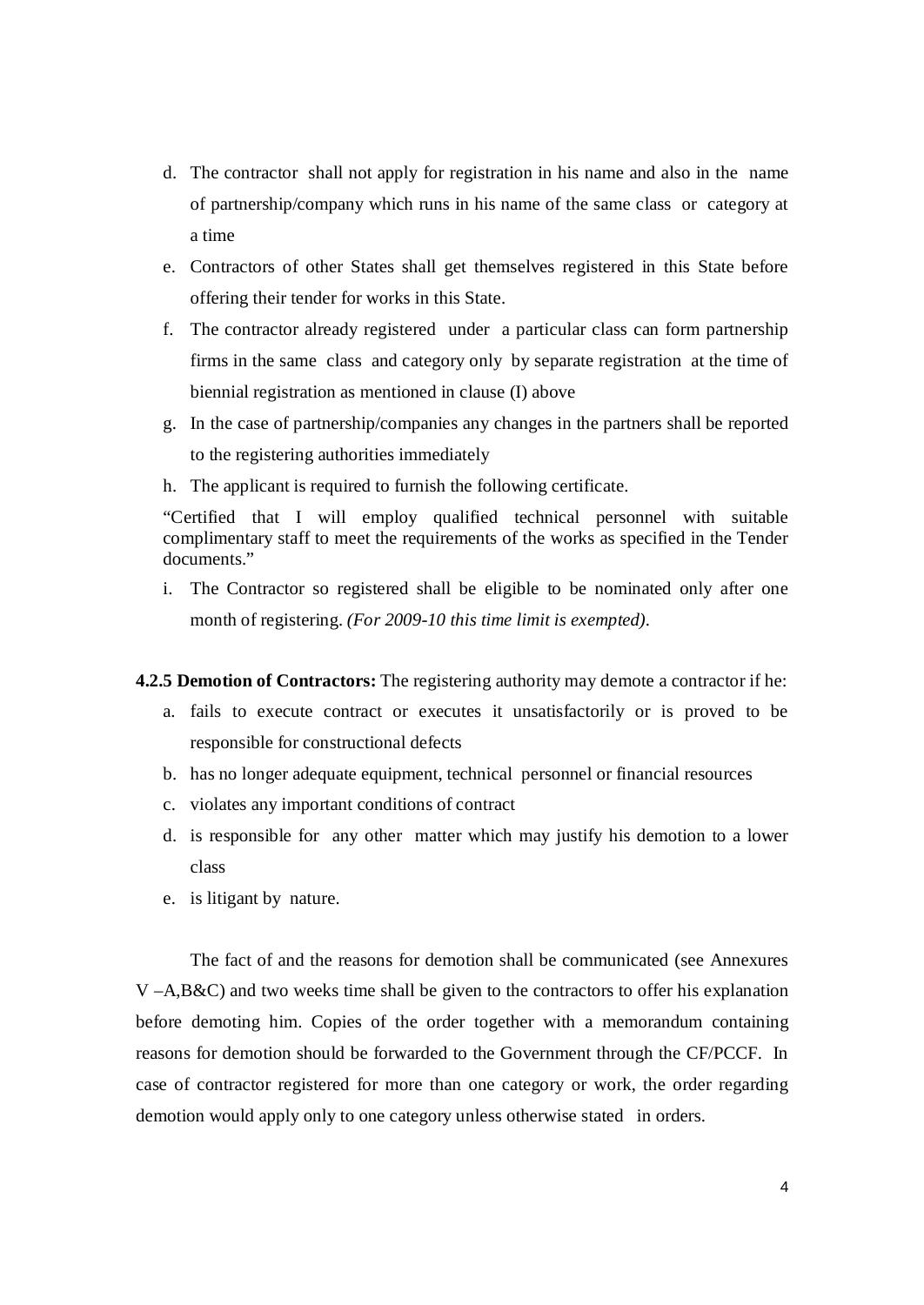**4.2.6 Suspension of business:** Suspension of business with a contractor may be ordered by the registering authority for any indefinite period pending full enquiry into the allegation, if the registering authority is prima facie of the view that the contractor is guilty of an offence in relation to the business dealings which if established would result in his removal, black listing and it is not desirable to continue business with the contractor.

The reasons for suspension of business shall be intimated to the contractor and two weeks time shall be given to him to offer his explanation. If the explanation is not satisfactory, action may be initiated for suspension of business.

Copies of the orders together with a memorandum containing reasons there of should be forwarded to the Government trough the concerned Conservator of Forests . and Prl. Chief Conservator of Forests.

Suspension of business with the contractor for a specific period may be ordered by the registering authority when the contractor is responsible for minor technical offence (s) or when he fails to furnish the Income Tax Clearance certificate. In such a case the fact of suspension should be communicated to the contractor giving reasons for the same. This action need not be reported to the Government.

**4.2.7 Removal from Approved List:** Registering authority may remove the name of the Contractor from approved list, if the contractor:

- a. Has on more than one occasion failed to execute a contract or has executed it unsatisfactorily (or)
- b. Fails to abide by the conditions of registration or
- c. is found to have given false particulars or information at the time of registration
- d. persistently violates any important condition(s) of the contract
- e. is proved to be responsible for work defects in a number of cases;
- f. Is declared or in the process of being declared bankrupt, insolvent, wound up dissolved or partitioned
- g. Persistently violates the labour regulations and rules
- h. The reasons for removal form the approved list shall be intimated to the contractor and two weeks time shall be given to him to offer his explanation. If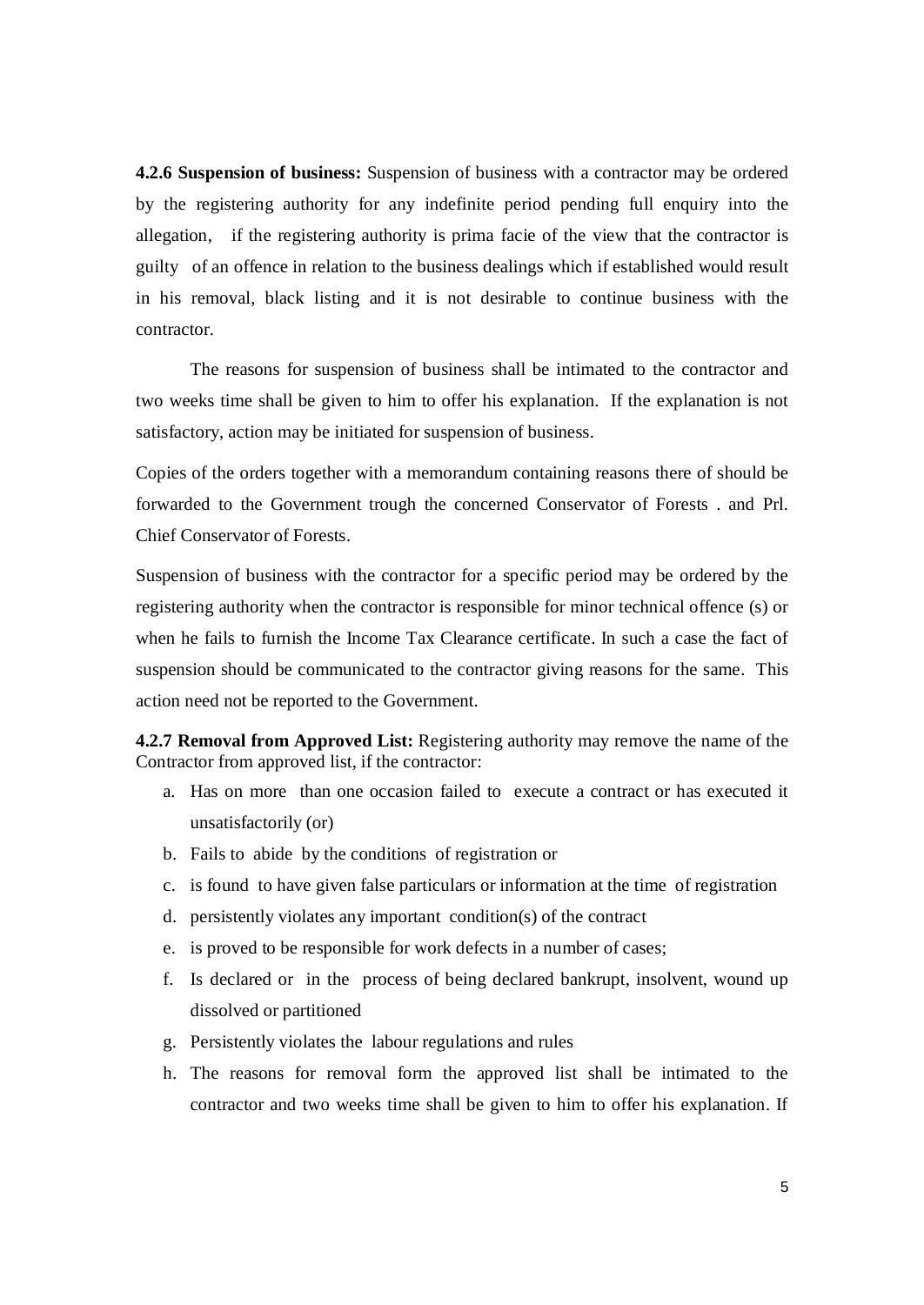the explanation is not satisfactory action may be taken to remove the contractor from the approved list. The EMD shall also be forfeited.

Copies of orders together with a memorandum containing reasons therefore should be forwarded by the registering authority to the Government through concerned C.F. and P.C.C.F.

In respect of contractors registered under more than one category of work orders regarding the removal should apply only to the particular category unless otherwise stated.

**4.2.8 Black listing:** Only the administrative department (EFS&T Department of Government of Andhra Pradesh) will black list the contractor. The head of the department (PCCF) may black list a contractor with the approval of the Government where:

- a. There are sufficient and strong reasons to believe that the contractor or his employee has been guilty of malpractice (s) such as irregular practices including formation of ring, bribery corruption, and fraud including substitution and indulges in smuggling, pilfering or unauthorized use or disposals of Government materials issued for specific work.
- b. A Contractor continuously refuses to pay Government dues without showing adequate reasons.
- c. A contractor or his partner or his representative has been convicted by a court of law for offence involving moral turpitude in relation to business dealing (s).
- d. Security Consideration including doubtful loyalty to the State so warrant. In all such cases the EMD shall also be forfeited.

Contractor should be given an opportunity of two weeks time for offering his explanation on the proposal to black list him before taking final decision. Copies of such orders together with the reasons for the action taken and also the names of the partners and the list of allied concerned coming within the effective influence of the blacklisted contractors should be forwarded to the Secretary of the concerned administrative department (EFS&T Department) who will in turn intimate the other Departments in the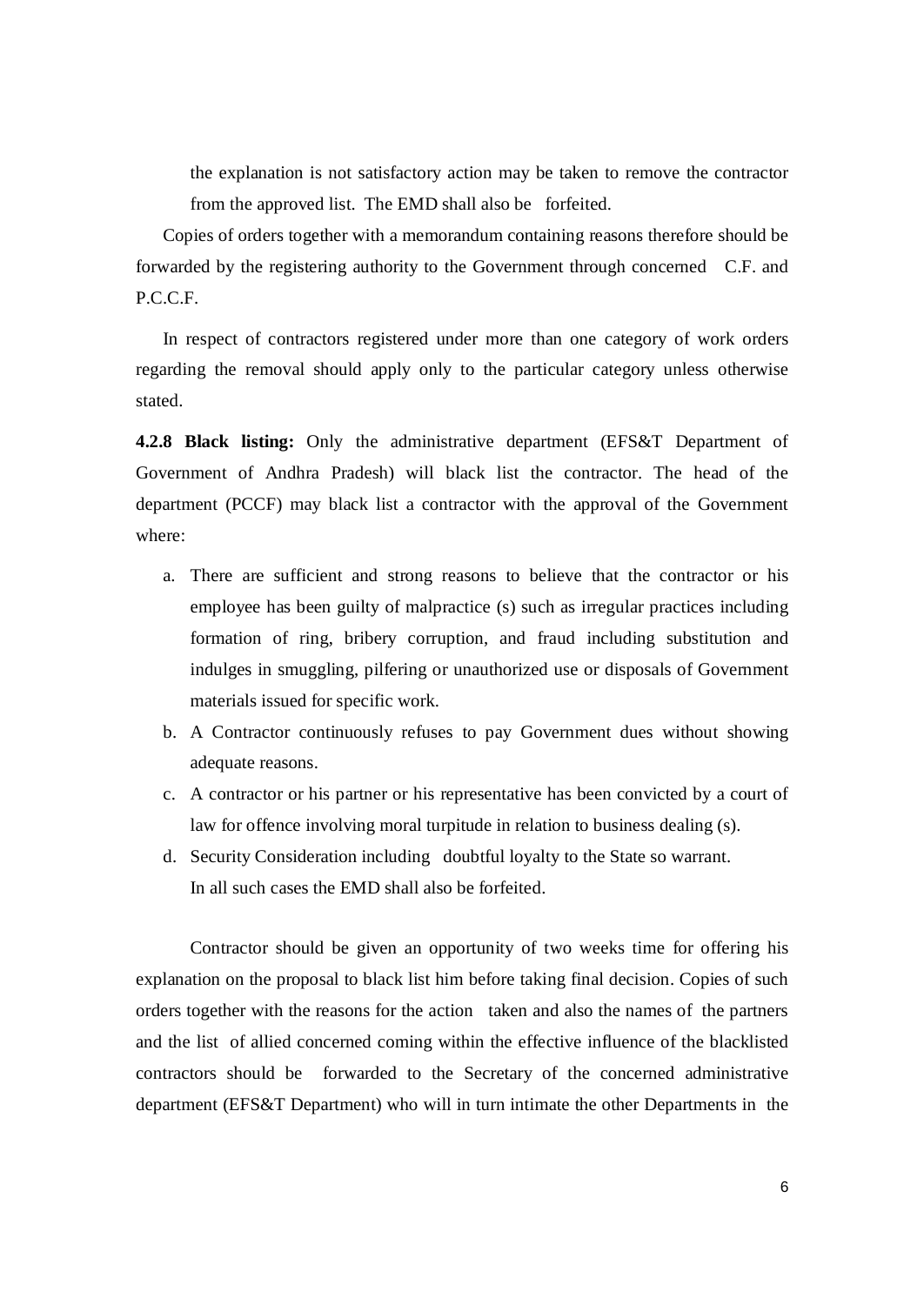Government for ordering immediate cessation of all future business with the contractor. Decision for black listing of a contractor will be taken by the concerned administrative department and communicated to the Prl. Chief Conservator of Forests giving reasons for blacklisting the contractor as also the names of all the partners of the contractor and allies concerned coming within the effective influence of the blacklisted contractors. Blacklisting orders would however be issued by the Prl. Chief Conservator of Forests who shall intimate the reasons for blacklisting of the contractor concerned. Action for blacklisting a contractor should be taken only where it is established that the offence was committed in order to secure advantage to the contractor and not where the object may be secure advantage to any employee or representative of the contractor personally. The administrative department in the Government while examining any case of a blacklisting of a contractor may refer doubtful marginal cases for advice to the Law Department wherever justified necessary. Once the blacklisting orders are issued they should ordinarily not be revoked unless on review the government is of the opinion that the punishment already undergone is adequate in the circumstances of the case and in respect of the same offence, the accused has been honorably acquitted by a court of law. Prl. Chief Conservator of Forests shall be responsible for keeping up to date list of black listed contractors (Including those black listed at the instance of the Government) and circulate every quarter a list of additions and revocations during the previous quarter.

**4.2.9 Restoration**: Upgrading a demoted contractor revoking the suspension of business, restoring registration, withdrawal of blacklisting etc., may be considered at an appropriate time on the merits of each case by the authority that has passed the original orders. Copies of restoration orders should also be furnished to the concerned administrative department of the Government.

## **4.3 Implementation of works on nomination and through tender system:**

**4.3.1 Nomination of contractors for minor works:** Tenders need not be called for works upto Rs. 1.00 lakh. For all such works contractors can be nominated for their execution from among the registered contractors. Delegation for entering into agreement as specified in the APFD Code shall be followed for entrustment of such works.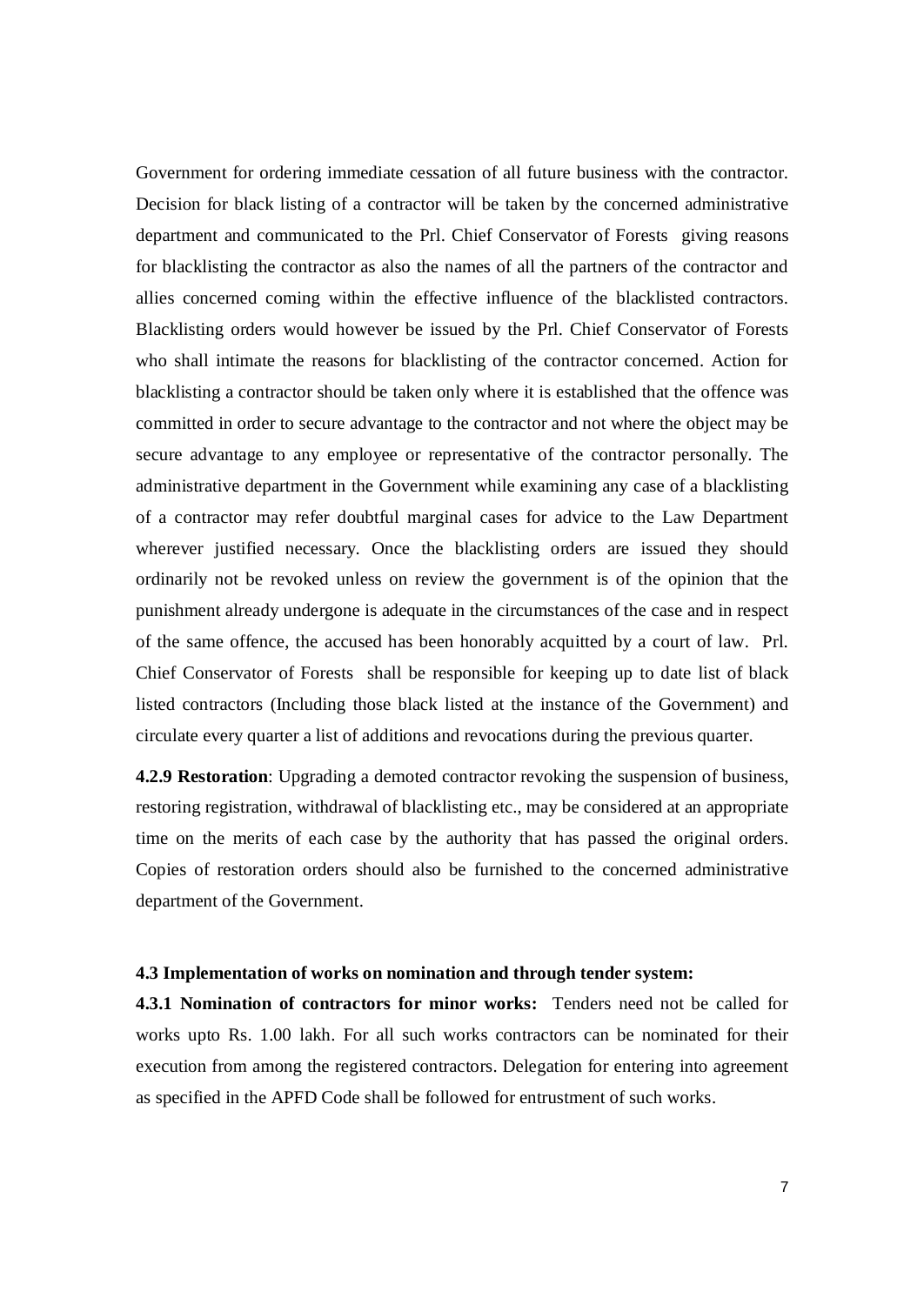**4.3.2 Nomination of contractors for major works:** For all works value of which is more than Rs. 1.00 lakh, tender should be called. When tenders have been called for a work at least once (in case of Forest conservancy works) and at least two times for other works), and there is no response or the tenders received are unsatisfactory and have to be rejected and it is considered that calling for tenders again will be fruitless, or undesirable, or in the event of VVIP security, natural calamities etc. Divisional Forest Officer who is competent to accept the tenders may allot the work to a contractor selected by him from among the register of contractors with the sanction of the concerned Conservator of Forests at rates not exceeding the estimate. Delegation specified in the APFD Code shall be followed for such nominations.

**4.3.3 Delegation for entrustment of works on nomination:** The reasons for entrustment of nomination should carefully be recorded in writing before awarding the works on nomination. If the Prl.Chief Conservator of Forests himself is entrusting the work on nomination, he should obtain prior approval of the Administrative Department in Government. In exceptional cases, the Conservator of Forests and Prl. Chief Conservator of Forests can accord post facto approvals. In case of extreme urgency like natural calamities, visits of VVIP's Security etc., nomination of works can be decided by the Conservator of Forests. The limits specified for nomination of works are as under:

| <b>Category of Officer</b>               | <b>Delegation for</b><br><b>Nomination</b> | <b>Prior approval needed from</b> |  |
|------------------------------------------|--------------------------------------------|-----------------------------------|--|
| Forest Section Officer (Forester/Dy. RO) | $Rs. 25,000/-$                             |                                   |  |
| <b>Forest Range Officer</b>              | $Rs. 50,000/$ -                            | <b>Conservator of Forests</b>     |  |
| <b>Sub-Divisional Forest Officer</b>     | Rs. $1,00,000/-$                           |                                   |  |
| Divisional Forest Officer                | Rs. 3,00,000                               |                                   |  |
| <b>Conservator of Forests</b>            | Rs. 5,00,000                               | Prl. Chief Conservator of Forests |  |
| <b>Prl. Chief Conservator of Forests</b> | Rs. 10,00,000                              | Government of Andhra Pradesh      |  |

#### **4.4. Tender system:**

**4.4.1 Procedure for call of Tenders:** Tender notice or Notice Inviting Tender (NIT) will be approved by the officers for the works for which they are competent to accord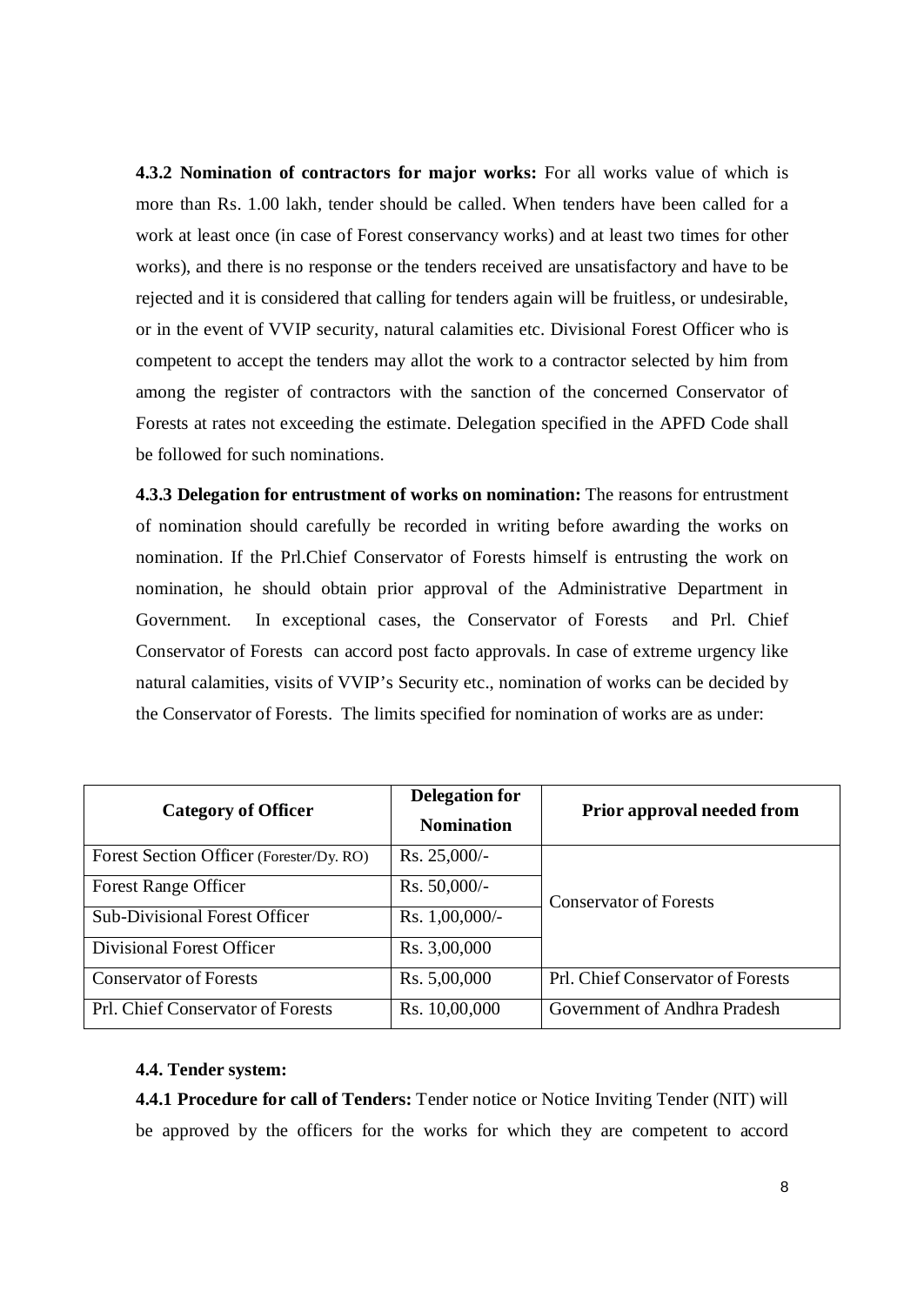technical sanction. The Tender document will be prepared by the concerned officers bringing greater transparency indicating the provisions made in the estimates for items which are reimbursable to the contractor with conditions therefore.

## **4.4.2 Tender invitation & finalization:**

**1.** For works up to Rs. 50.00 lakh the tender notice shall be published in District Edition of at least one vernacular news paper with wide circulation. For the works costing more than Rs. 50.00 lakh, the tender notice shall be published in at least two news papers having wide circulation at the state level. The Tender schedule should contain not only quantities but also the rates worked out by the department and the amount for each item and the total value of the contract. The Tenderer should indicate his willingness to do the work, either at the estimated value of the work or at a percentage less than the estimated value of the work. Authority should always be reserved to reject any or all the tenders so received without the assignment of a reason and this should be expressly stated in the advertisement.

## **4.4.3 Publicity to the tenders:**

(a) Copies of tender notices may be sent to all the divisions in that as well as neighboring circles for being exhibited promptly on their notice board.

(b) Copies of Tender Notice may be sent to all the registered contractors of the above mentioned divisions/circle.

(c) Copies of tender notice and paper cutting should be recorded with tender documents.

(d) The tender notices should be sent only to the particular class of registered contractors as specified in the Tender Notice depending upon the value of the work.

**4.4.4 Prevention of collusion of Contractors:** Tender schedules shall be issued till a date prior to the last date of submission of tenders. Once a contractor buys a tender schedule, he is not permitted to return the schedule without quoting for the work. After buying a tender schedule if a contractor does not tender for the work, his E.M.D shall be forfeited.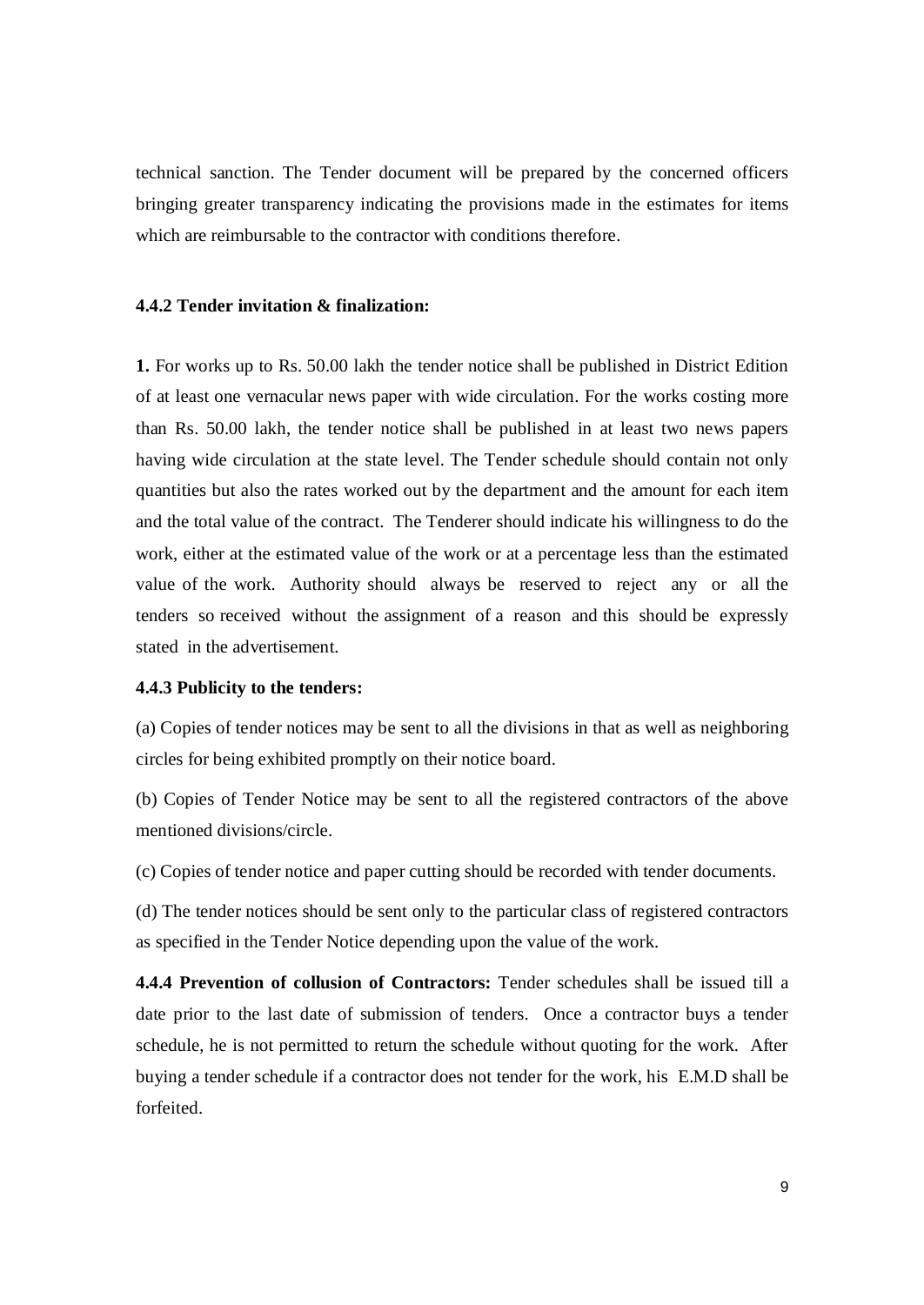**4.4.5 Receipt of Tenders:** The Tenders shall be received at the place and time as specified in the Tender notice. The contractor can submit the tender either personally/ through his agent or by post. In case of submission of tender documents by post the delay in receipt of tender is to the account of the tenderer only. Any tender received after the expiry of date and time for its receipt will not be considered by the tender opening authority. Tenders will be finalized by the respective officers for the works costing upto their powers to accord technical sanctions. The time allowed for submission of tenders from the date of publication of tender notice to the date of receipt of tenders is 14 days for the first call and 7 days for the second call. A Format of the Tender notice, format of tender and notice to tenderer whose tender is under consideration, articles of Agreement are given in Annexure both for lump sum and piece work contracts.

A Register of Tender schedules sold and Register of Tenders received should also be maintained. The formats of these registers are in Annexure I & II. The tenders should be opened in the presence of the tenderers or their authorized representatives, and other officials concerned on the specified dates and time and the result should be recorded then and there only. The signatures of the tenderers or their authorized representatives and other officials concerned who were present at the time of opening of tenders should be obtained in this Register. The action taken on the tenders should also be recorded in the register.

Unsealed tenders should summarily be rejected. Tender shall be valid for a period of 1 to 3 months as the case may be. Before the expiry of the validity, the authority competent to call for the tenders shall seek for further extension of validity from the contractor. In case, validity is not extended, his tender will not be considered and the E.M.D shall be returned. During the period of validity, if any tenderer with-draws his tender, his E.M.D shall be forfeited.

**4.4.6 Cost of Tender schedules:** The cost of tender schedules should be fixed depending upon the number of pages, nature of print and cost of paper etc., and expenditure incurred. The sale proceeds of tender schedule should be appropriately accounted as revenue. The Cost of tender schedules is not refundable.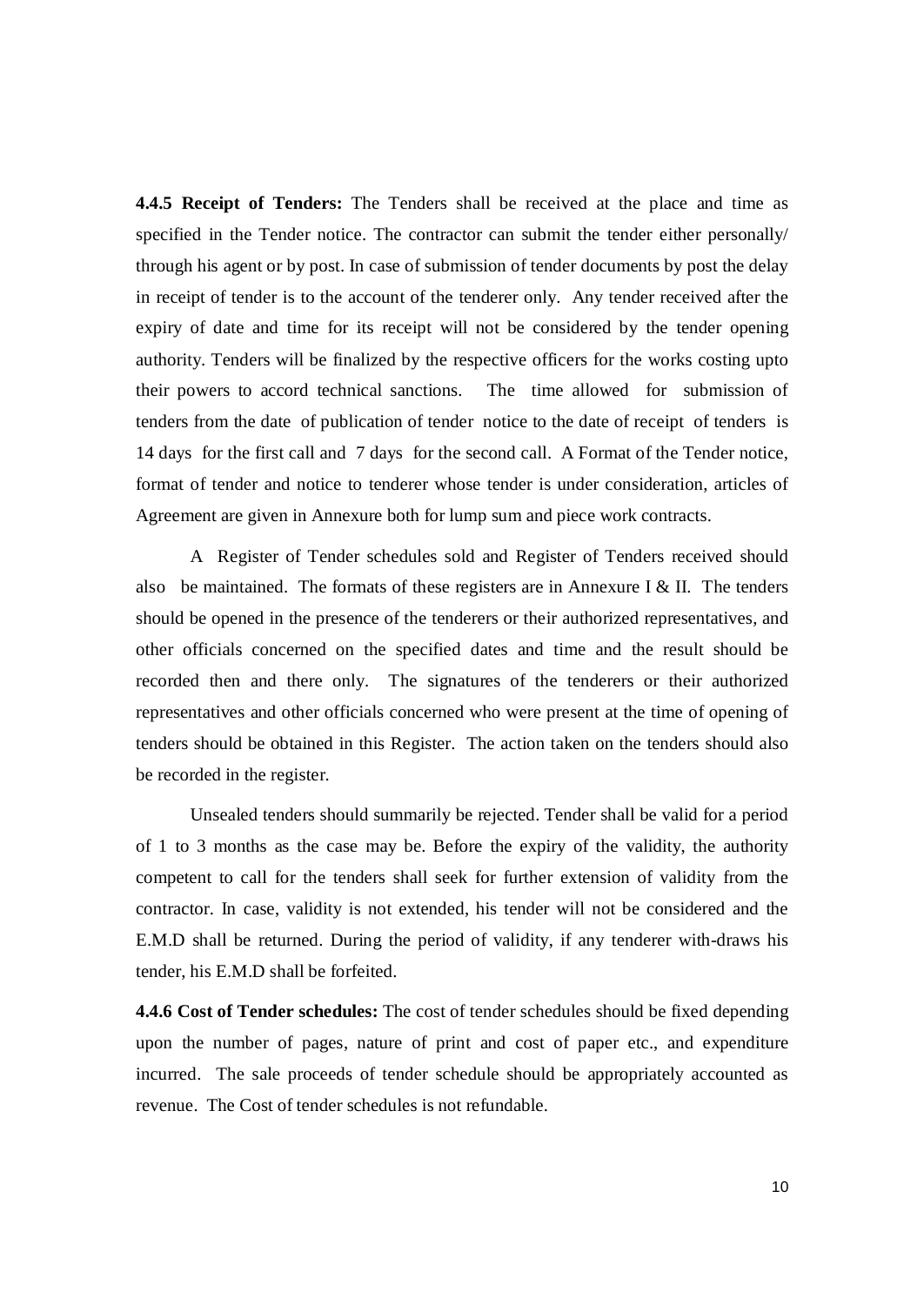**4.4.7 Tender Premium:** For all works the ceiling of Tender premium is 5 %.( as instructed by the Government in G.O.Ms.No.133, Irrigation & CAD (PE. Reforms) Dept. dt. 20.11.2004). Even after repeated calls (as specified above), if the tender premium is more than 5%, and if it is decided not to accept such tenders the work can be awarded on nomination at the estimated value to a contractor selected from the list of contractors maintained by the department.

**4.4.8 Discount Tenders:** Tender up to 15% less than the estimate rate can be accepted. In such cases, the tenderers should be asked to produce a bank guarantee for the amount equivalent to the less % quoted as compared to the estimate value of the work put to tender

**4.4.9 Comparison of tenders:** In most of the cases, the tenders are called for based on sanctioned estimates. But after receiving the tenders, the rates in the sanctioned estimates should not be stated to be unworkable and the tenders compared with modified higher rates based on some data on the plea that the modified higher rates are workable ones. Tenders are invariably to be compared and accepted with reference to the rates in the sanctioned estimates only. If the rates in the sanctioned estimate are found unworkable with reference to the current S.S.R./F.S.R. due to the lapse of time or wrong data etc, the proper course would be either to submit revised estimate adopting current schedule of rates before the tender call is made for approval of the competent authority or to submit the tender along with the data to competent authority justifying higher rates. The powers of accepting tenders up to the permissible limits above the rates in the sanctioned estimates should be used cautiously and only after making sure that the acceptance of such tender is unavoidable.

**4.4.10 Acceptance of Tenders:** No tender should be accepted from any person directly or indirectly connected with Government Service. The Officer opening the tenders should invariably date and initial all the pages of tender document irrespective of whether they contain any correction, over-writing etc., If there are corrections in the tender unattested by the tenderer, a note of such correction should be made on the tender itself when it is opened. The officer opening the tenders should keep a personal note of the total number of tenders opened by him and verify therewith the number in the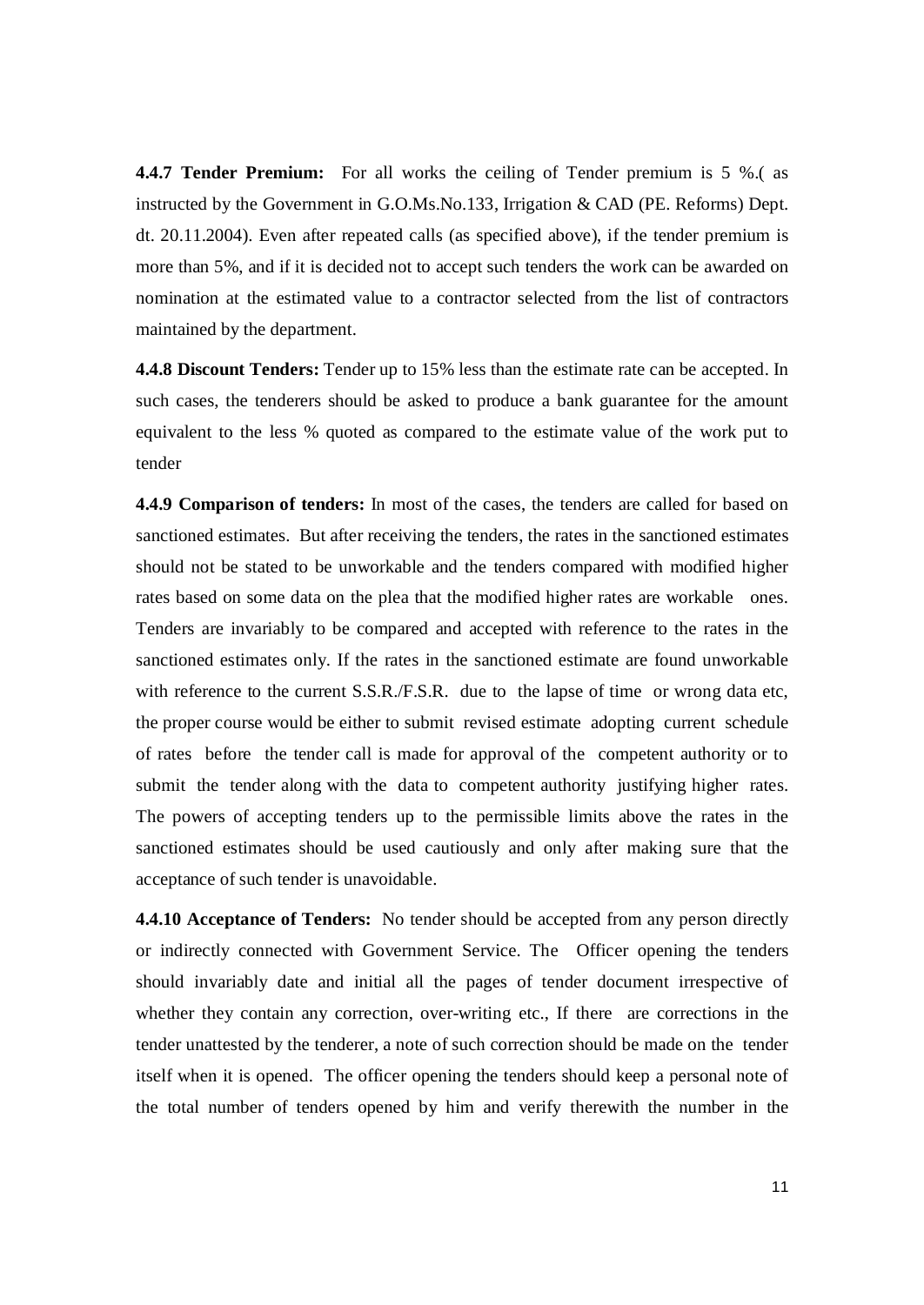comparative statement of tenders. Other things being equal, normally the lowest tender should be accepted. In selecting the tender the financial status of the tenderer, his capability, the security offered by him or the record of his execution of any works previously should be taken into consideration. In cases where a tender other than the lowest is accepted, a confidential record should be kept of the reasons for doing so, relative merits of various bidders concerned should be discussed and cogent reasons to be given for rejection of the lowest tender. This confidential record should be produced to audit if required by audit.

The acceptance of the tender other than the lowest should be reported to the next higher authority with due justification. The next higher authority shall scrutinize the report carefully and call for more details if necessary. The acceptance or rejection of tenders is however left entirely to the discretion of the officer to whom the duty is entrusted and no tenderer can demand the cause of rejection. Authority should always be reserved to reject any or all of the tenders so received without the assignment of a reason and this should be expressly stated in the advertisement. In the event of two lowest tenders being of same denomination, decision shall be taken by taking lots in the presence of the concerned parties or their nominees.

## **4.5 Agreements:**

**4.5.1 Delegation of powers for entering into contracts:** Following are the powers delegated to different Forest Officers for entering into contracts and for acceptance of Tenders:

| <b>Forest Range Officer</b>          | 50,000<br>Rs. |
|--------------------------------------|---------------|
| <b>Sub-Divisional Forest Officer</b> | Rs 1,00,000   |
| Divisional Forest Officer            | Rs. 10,00,000 |
| Conservator of Forests.              | Rs. 20,00,000 |

For works costing more than Rs.20 lakh, the Conservator of Forests invites open tenders with the prior approval of Prl. Chief Conservator of Forests and the result of such tenders will be submitted to Prl. Chief Conservator of Forests for orders on the selection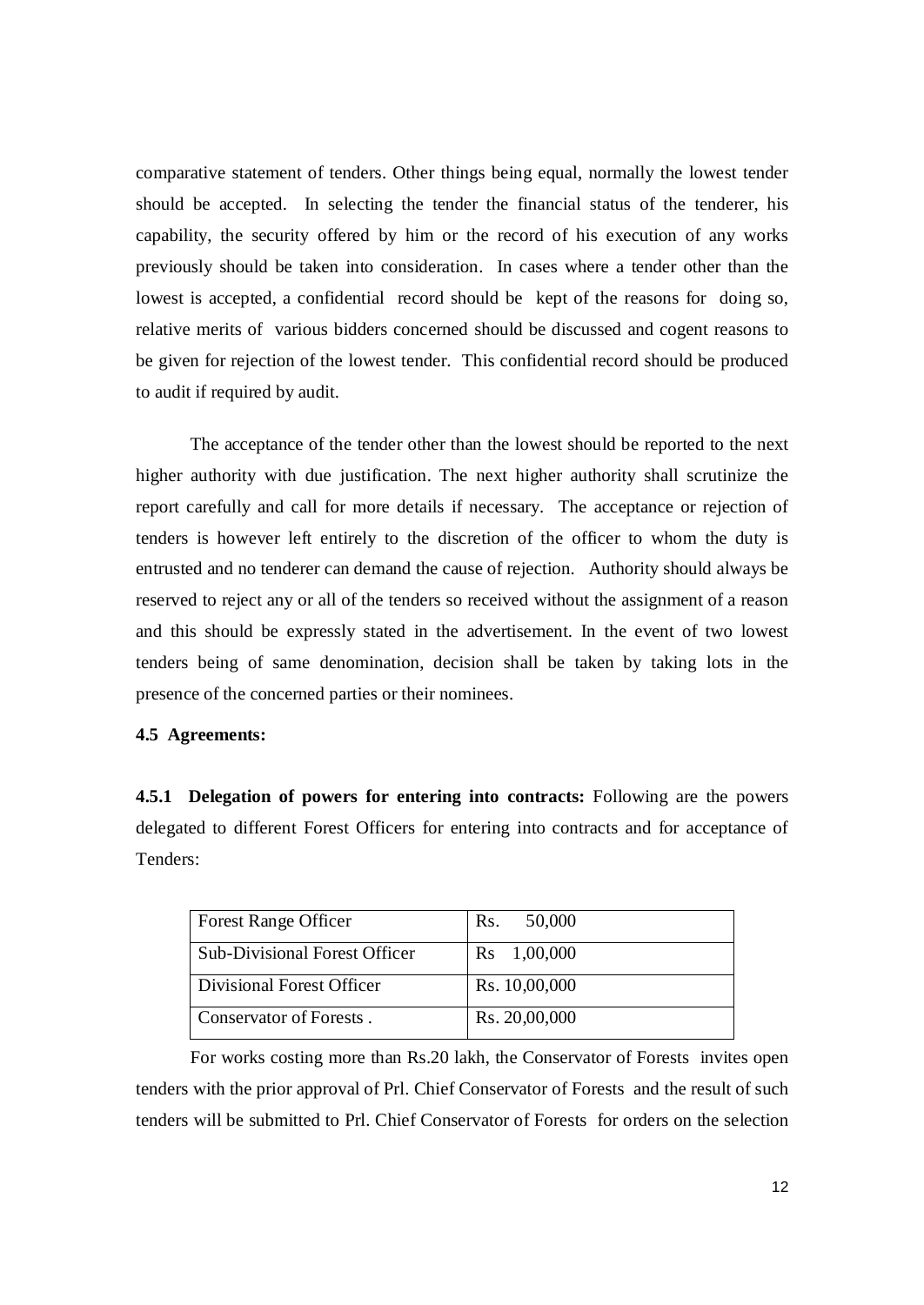of Tenderer. The agreement for such work will be concluded by CF and after concluding the agreement, the tender documents including the tender notification, comparative statement and the agreement will be sent to the D.F.O for safe custody and execution of the work as per the sanctioned estimates, approved specifications and designs and relevant agreement conditions. The above delegation and procedures are applicable for procurement of stores also.

# **4.5.2. Delegation of powers for acceptance of tenders:** *(Tender sanctioning authority)* DFO/CF/PCCF - 5% excess of the estimated value of the work put to tender

**4.5.3. Contract Documents and Enforcement** Before a work is given out on contract, the authority competent to accept the contract must prepare "Contract documents" to include.

- a. Complete set of drawings showing the general dimensions of the proposed civil work.
- b. Specification of the sub items of the work to be done and of the material to be used.
- c. Schedule of quantities of the various descriptions of work (only for L.S. tenders).
- d. Set of condition of contractors to amplify as necessary, the preliminary and other specification of Andhra Pradesh Detailed Standard Specifications forming part of contracts based on L.S. tender system. (for piece work contracts, the conditions considered necessary for any particular case should be attached to the agreement. The terms of a contract must be precise and definite – No contract involving an uncertain or indefinite liability or any condition of an unusual character should be entered into without the previous consent of the competent financial authority. Contract should whenever possible, be executed on one or other of the standard form but they may be modified to suit the requirements of a particular case, after consultation with the next higher authority. In cases where it is considered that none of the standard forms can be used even with suitable modifications, the contracts should be got approved specially by the Prl. CCF.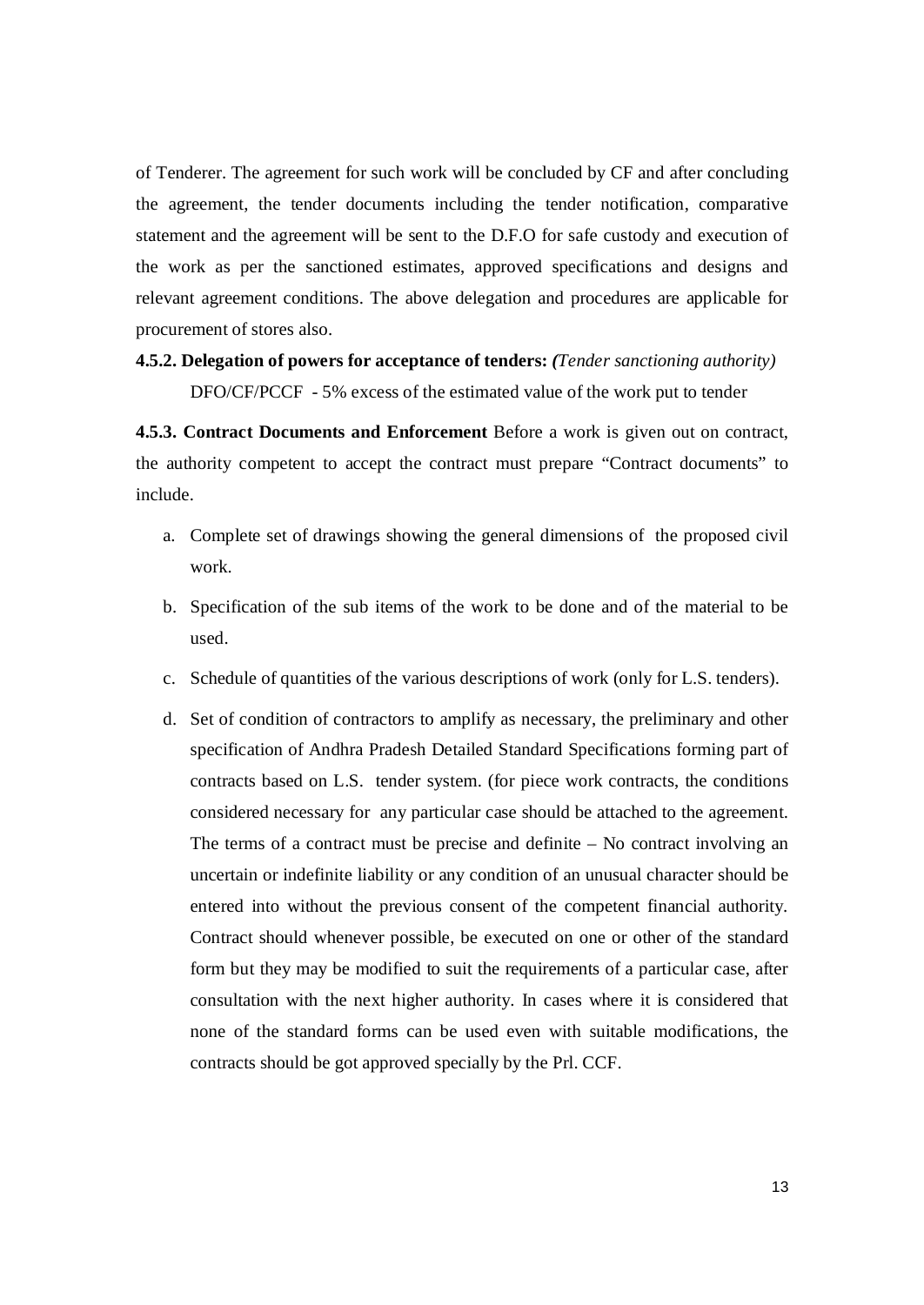e. D.F.Os and their subordinates are responsible to ensure the strict enforcement of the terms of contract. No act shall be done which tend to nullify or vitiate a contract.

# **4.6 Earnest money deposit (EMD)/security deposit and further security deposits (FSD):**

**4.6.1 EMD:** As a rule, no tender for the execution of works of any description should be received unless accompanied by earnest money to the extent notified as necessary in the tender notice. The earnest money is the guarantee of the tender to deposit the requisite security and to enter into the required agreement on intimation of acceptance of his tender. It is forfeited in case of default. It can be paid in the shape of crossed D.D. on any Nationalized Bank. It should be refunded after the payment of final bill to the contractor and the initial observation period as specified from the date of completion of works.

#### **4.6.2 Collection of EMD:**

**4.6.2.1 Major works:** In order to discourage purchase of tender document of non-serious bidders, tender document shall be issued to the contractors on payment of EMD at 1% of the estimate contract value. Successful bidder will pay balance E.M.D. of  $1\frac{1}{2}\%$ contract value at the time of concluding the agreement.

**4.6.2.2 Minor works:-** For minor works out of EMD of 2.5 % of the value of work put to tender 1.5% of the value of work put to tender should accompany the application for purchase of tender schedules. The balance 1 % should be paid at the time of concluding the agreement.

**4.6.3 Further Security Deposits (FSD):-** Further security deposits are the amounts withheld from the running account bills of the contractor to ensure due performance of the contract. For the works costing upto Rs. 1,00,,000 no further security deposits shall be withheld. For the works above Rs-1,00,000/- in value, F.S.Ds will be with-held at 3% of the value of work done from each running account bill. In respect of woks entrusted on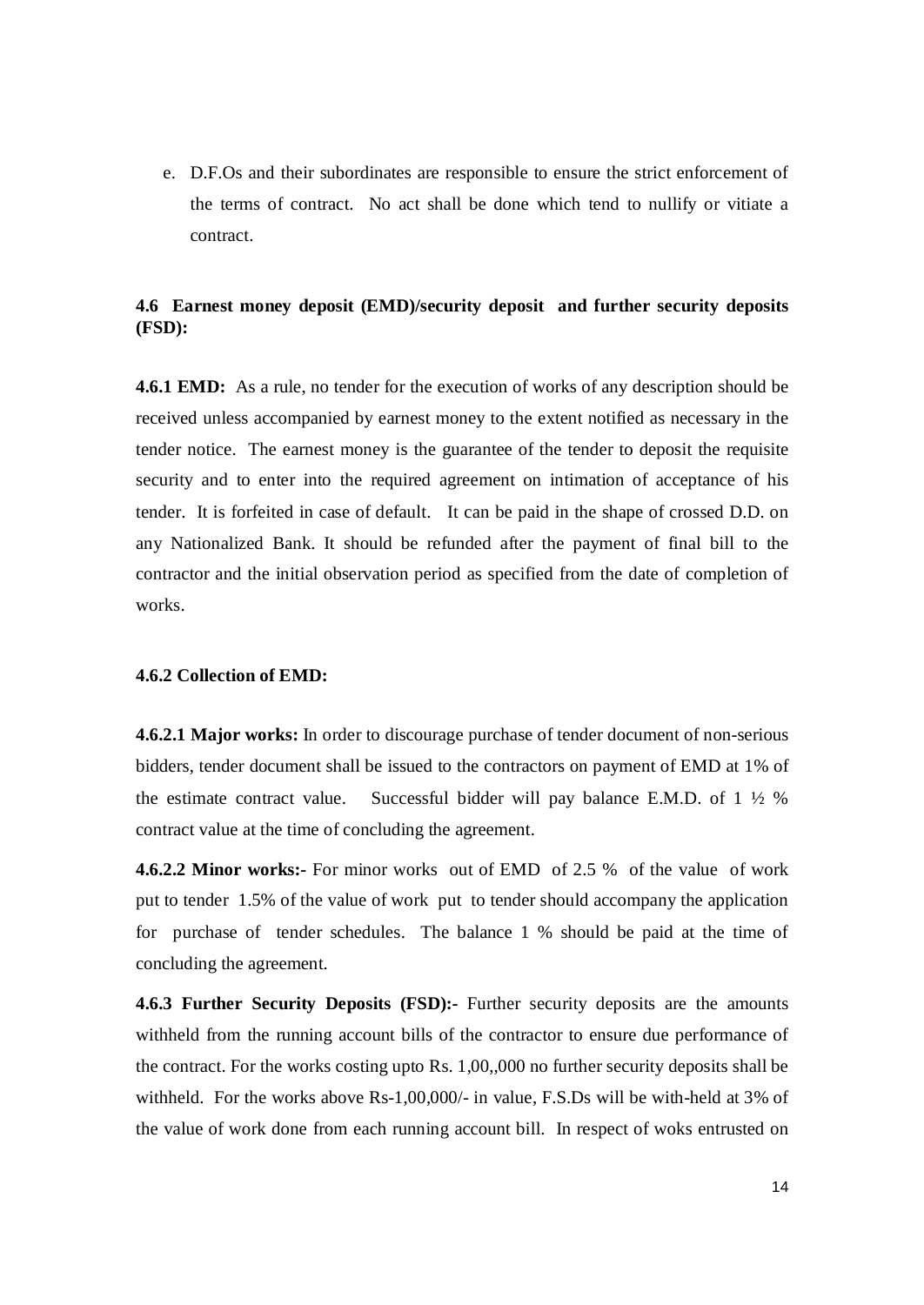nomination and for major works E.M.D. should be collected at 2.5% of value of work. In respect of major works the recovery of F.S.Ds will be @ 7.5% of the value of work done from the running account bills out of which 5% will be released in final bill while crediting 2.5% under deposits. The EMD & F.S.Ds of 2.5% shall be refunded to the contractor after payment of final bill and after defect liability period of three months.

## **4.7 Measurements / check-measurements, test check and preparation of bills:**

**Delegation of powers**: All works done and all supplies relating to a work should be paid for on the basis of measurement recorded in a measurement book('M' book). The measurement book is the original record of actual measurement or count. All payments for work or supplies are based on quantities recorded in the 'M' book. Hence the government servant who takes the measurement must take all possible care to record the measurement clearly and correctly. Check measurement is intended to detect errors and to prevent fraudulent entries. It should, therefore, be done with discretion and precision. The following powers are delegated for taking/recording measurement, conducting check measurements/test check.

| Officer measuring and recording the work in    | Designated | Percentage of |
|------------------------------------------------|------------|---------------|
| 'M' book and the value of the work bill up to  | officer to | check         |
| which measurement and recording the work,      | check      | measurement.  |
| can be made.                                   | measure    |               |
|                                                |            |               |
| F.B.O. up to work bills of value not exceeding | F.S.O.     | 100%          |
| Rs. 25,000/- at a time.                        |            |               |
|                                                |            |               |
| F.S.O: work bills exceeding Rs. 25,000/- at a  | F.R.O      | 100\%         |
| time                                           |            |               |

As a matter of rule the FRO should not record initial measurements except in the cases of emergency in territorial divisions. Functional F.R.O.s i.e., Research, P&E, GIS and T&E can record measurements directly if there are no FSO/FBOs under their control/jurisdiction.

Check measurements should be done for 100 % of works and should be conducted with discretion, the items selected being those which are liable for mistakes or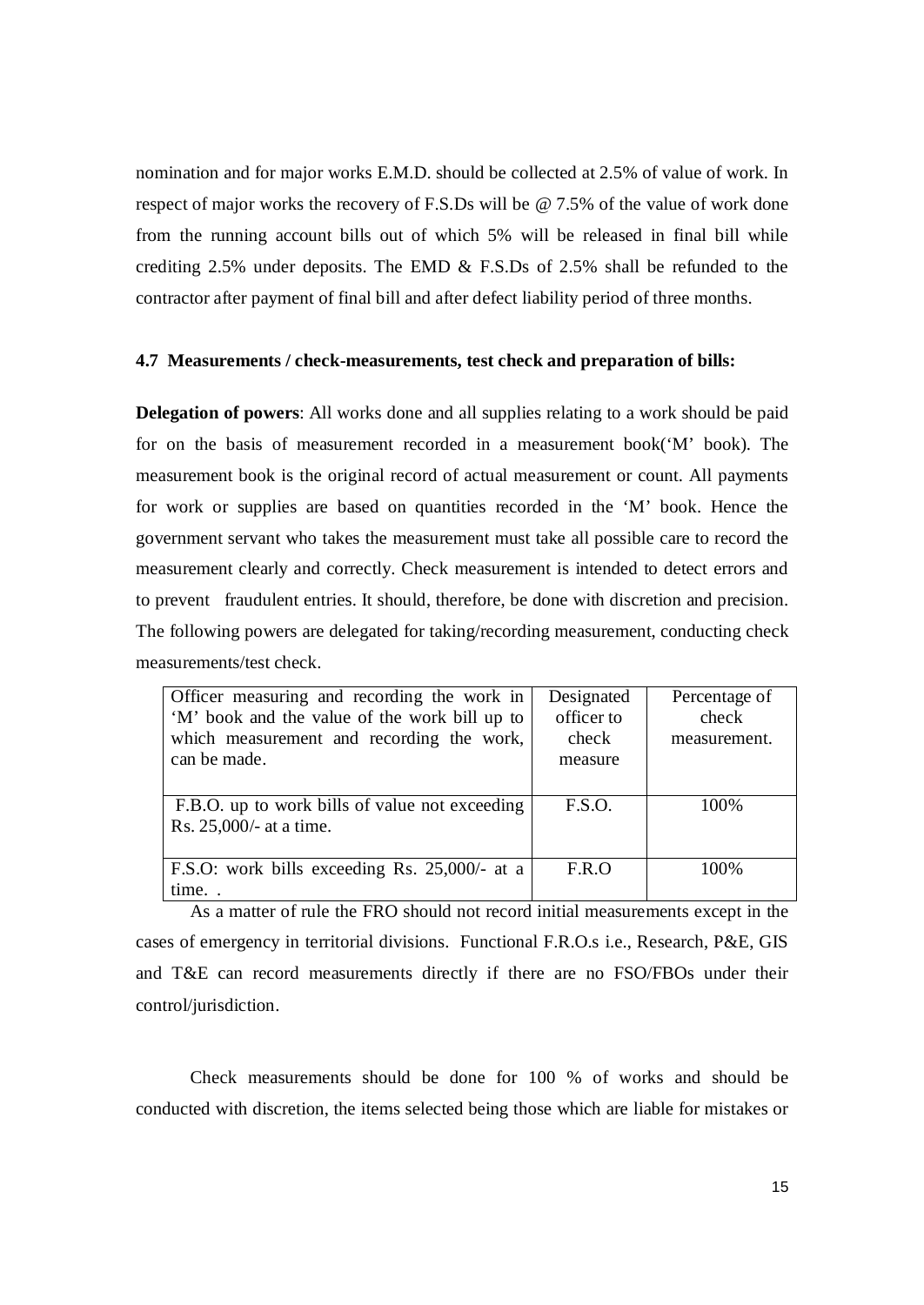which are more susceptible for fraud or which would affect the total amount of the bill, if inaccurate. The check-measuring office should invariably record his observations in the M. Book.

All the works shall be test checked as per delegation prescribed in the APFD Code.

**4.7.1 Responsibility for irregularities noticed in the Check Measurement/ Test Check etc.,:** If the check measuring officer finds that the work recorded does not exist or is of poor quality or it does not agree with the measurements already recorded, he shall correct the measurements and signs the items he check measured. The officer who recorded the original measurements should be called upon to explain the deviations/deficiencies and action as per CCA rules should be initiated. Payment will be limited to actuals only.

If during test check, a non-existent / substandard work is noticed to have been check measured, the officer who conducted check measurement shall be held responsible in addition to the officer who recorded the measurements originally. If this irregularity has been noticed after payment for the non-existent / substandard work, the amount shall be recovered from the contractor. Suitable disciplinary action will also be initiated against the check measuring officer. If this irregularity is noticed before the payment is made, no claim lies for the defective/non-existent work.

If any irregularity is noticed by the Vigilance  $\&$  Enforcement or other inspecting agencies including quality controlling staff, in the items of work that had already been test-checked, the officer who test checked the item of work shall also be held responsible in addition to the officer who initially recorded and who check measured. Suitable disciplinary action will be taken in addition to action for recovery of the amount involved.

If any irregularity is noticed in the items which have not been subjected to test check, the responsibility lies wholly on the officer who conducted the check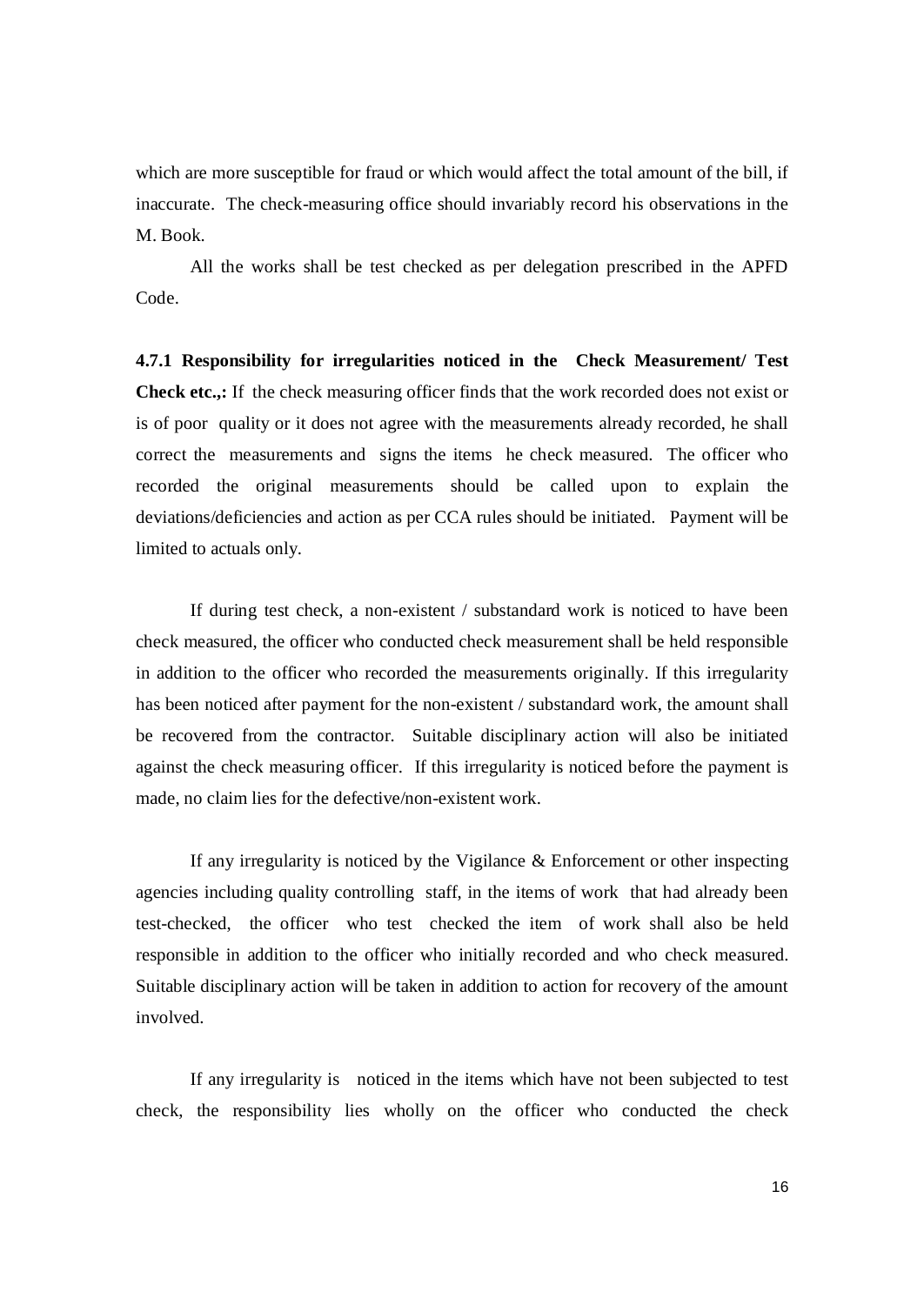measurement and the officer who initially recorded. The value of the work involved in such cases is recoverable from the contractor.

**4.7.2 Time limit for Test Check:** Works should be test checked before the period beyond which it is difficult to accurately measure the works. The works such as earth work, cultural operations, etc., should be test checked within (3) months.

**4.7.3 Quality control:** In all the divisions having Sub DFOs, the Sub DFOs shall act as quality control officers. For other divisions the respective Conservator of Forests will make necessary arrangements.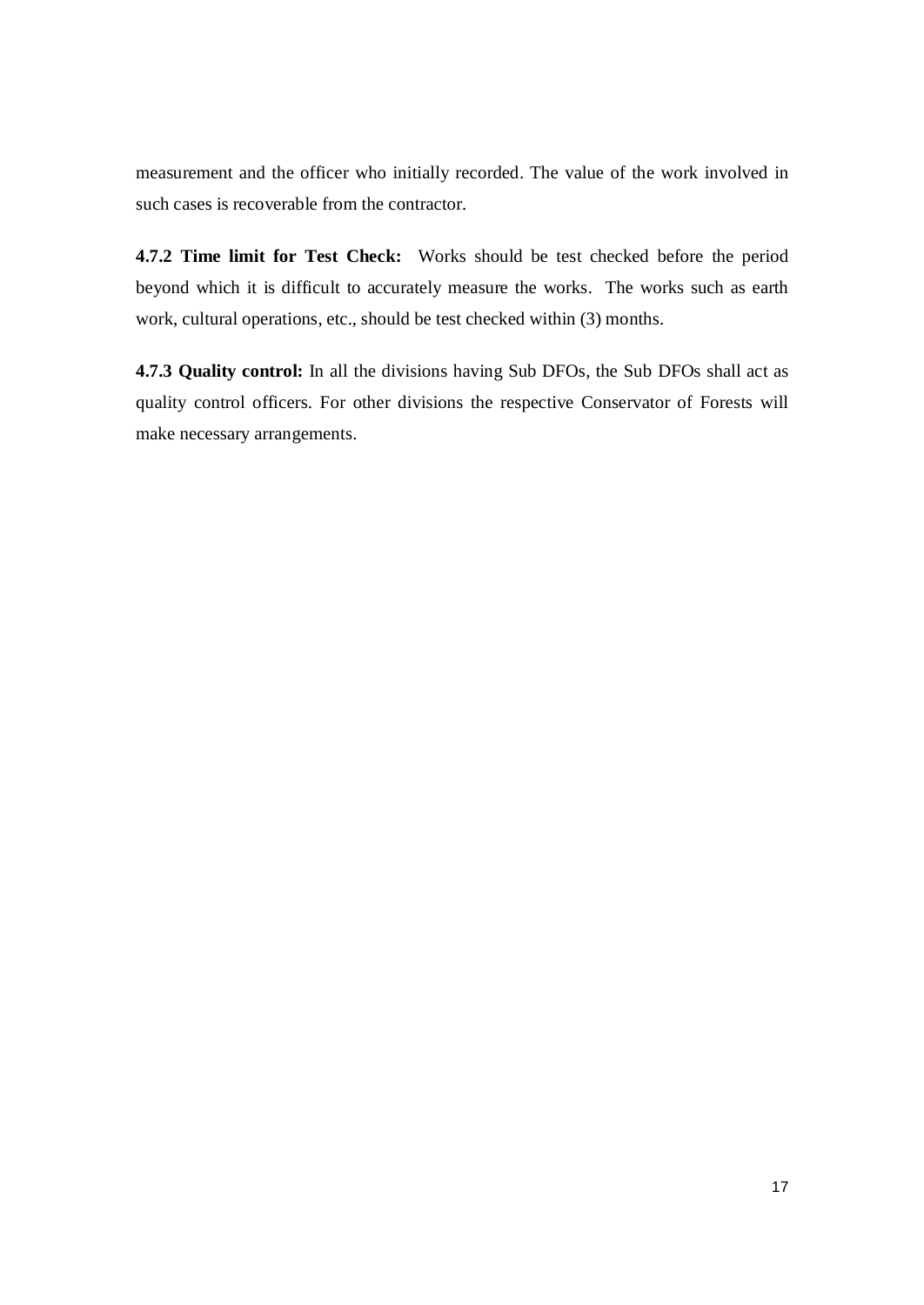#### **5. Preparation of Bills and payment:**

**5.1.Delegation** of powers on passing for payment of single bill: The FRO and FSO/DRO are delegated with the following powers for passing bills for making payment on account of work done or supplies made by the contractors/piece workers up to the following limits or any single bill.(Section 101 of A.P. Forest Department Code)

| D.F.O.          | Above Rs. 50000/- |
|-----------------|-------------------|
| F.R.O.          | $Rs.50000/-$      |
| Dy. R.O./F.S.O. | $Rs.25000/-$      |

In respect of works upto Rs. 1.00 lakh, A.R. advances can be issued to FROs (through cheque) following the delegation prescribed in the APFD Code (section 108). In such cases, the FROs shall open an interest bearing S.B. account in any Nationalised Bank to which, such AR Advance shall be advanced. Payments for all the bills passed by the FSO/FRO for these works shall be made by the FRO by cheque. The FRO shall render accounts for advances received and payments made, to the DFO every month by the  $5<sup>th</sup>$  of the succeeding month.

In respect of all the other works (value of which is more than Rs. 1.00 lak), payments should be made only by the Divisional Forest Officer. After execution of such works, after recording the details of works executed in 'M' Books and Check measurement, detailed Bills should be prepared by the DyRO/FSO/FRO and the same shall be passed duly following the delegation detailed above. All the bills that are passed by the FRO/DRO/FSO for payment, shall be sent along with the 'M' Book to the Divisional Forest Officer for effecting payment. If the Bills have been passed by DRO/FSO, the same shall be countersigned by the Forest Range Officer. All the Bills passed by the FRO and DRO/Forester shall be sent through the Sub-Divl. Forest Officer with his countersignature. They should then be countersigned by the Divl. Forest Officer after due scrutiny with reference to the sanctioned estimates, entries in the 'M' Books and details of check measurement.